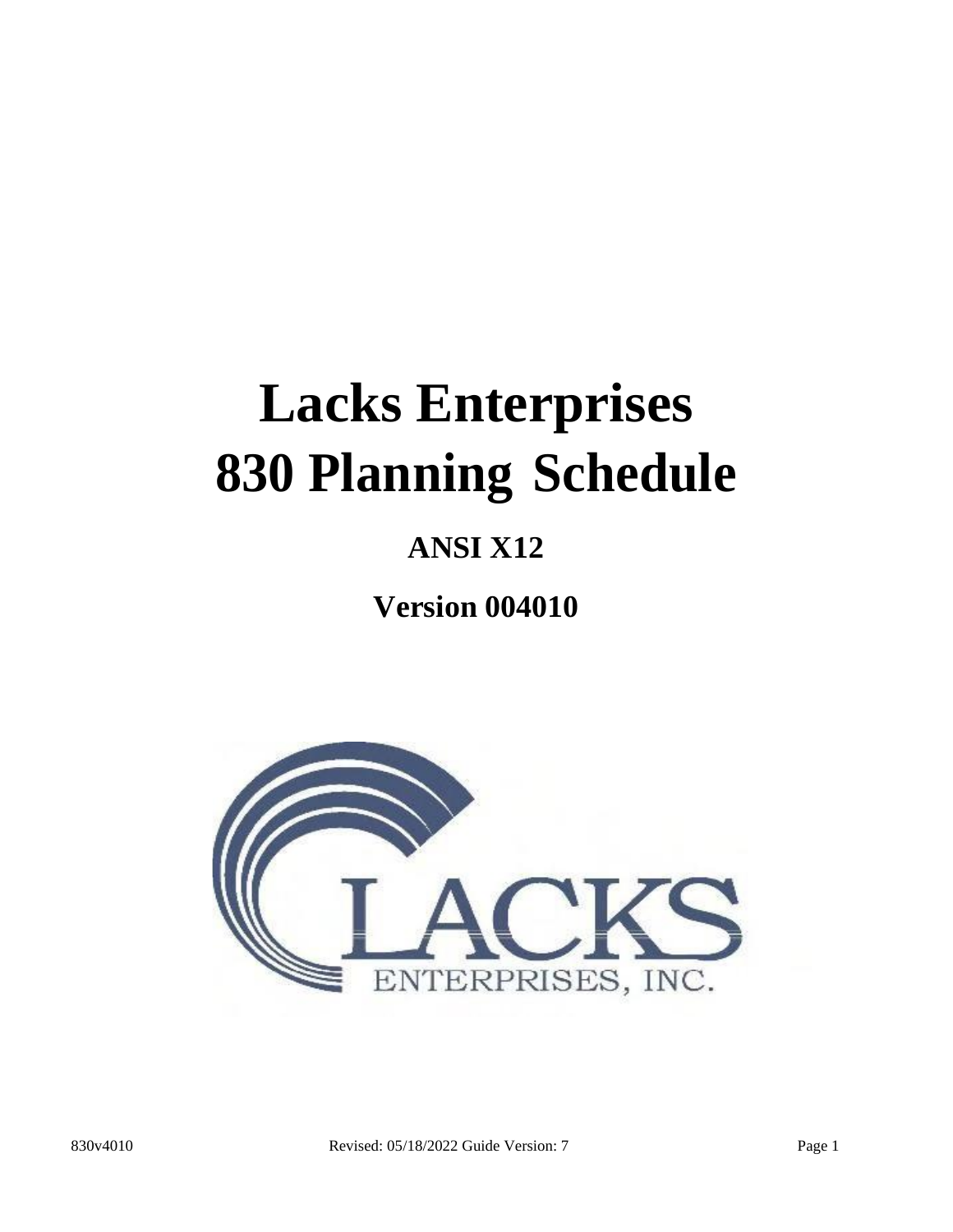# **830 Planning Schedule**

## **Transaction Layout:**

| <b>Heading:</b>        |                         |                                                             |                   |                              |                       |
|------------------------|-------------------------|-------------------------------------------------------------|-------------------|------------------------------|-----------------------|
| <b>Req</b>             | <b>Seg</b><br>ID        | <b>Name</b>                                                 | Req<br><b>Des</b> | <b>Max</b><br><b>Use</b>     | Loop<br><b>Repeat</b> |
| Required               | ST                      | <b>Transaction Set Header</b>                               | М                 | $\mathbf{1}$                 |                       |
| Required               | <b>BFR</b>              | Beginning segment of Planning<br>Schedule                   | М                 | $\mathbf{1}$                 |                       |
|                        |                         | $LOOPID - N1$                                               |                   |                              | 200                   |
| Required               | N1                      | Name                                                        | O                 | $\mathbf{1}$                 |                       |
| Detail:<br>Req         | Seg<br>ID               | Name                                                        | Req<br>Des        | Max<br>Use                   | Loop<br>Repeat        |
|                        |                         | $LOOPID-LIN$                                                |                   |                              | >1                    |
| Required               | LIN                     | Item Identification                                         | 0                 | $\mathbf{1}$                 |                       |
| Required               | UIT                     | Unit Detail                                                 | 0                 | $\mathbf{1}$                 |                       |
| Required               | <b>PER</b>              | Administrative Communication Contact O                      |                   | 3                            |                       |
| Required               | REF                     | Reference Identification                                    | О                 | 12                           |                       |
|                        |                         | ATH<br>Resource Authorization                               | О                 | 20                           |                       |
|                        |                         | $LOOP$ ID $-$ FST                                           |                   |                              | >1                    |
| Required               | FST                     | Forecast Schedule                                           | O                 | 1                            |                       |
|                        |                         | $LOOP$ ID $-$ SHP                                           |                   |                              | 25                    |
|                        |                         | SHP<br>Shipped/Received Information                         | O                 | 1                            |                       |
|                        | REF                     | Reference Identification                                    | O                 | 1                            |                       |
| <b>Summary:</b><br>Req | <b>Seg</b><br>ID        | <b>Name</b>                                                 | Req<br><b>Des</b> | <b>Max</b><br><b>Use</b>     | Loop<br><b>Repeat</b> |
| Required<br>Required   | <b>CTT</b><br><b>SE</b> | <b>Transaction Totals</b><br><b>Transaction Set Trailer</b> | $\mathbf{O}$<br>M | $\mathbf{1}$<br>$\mathbf{1}$ |                       |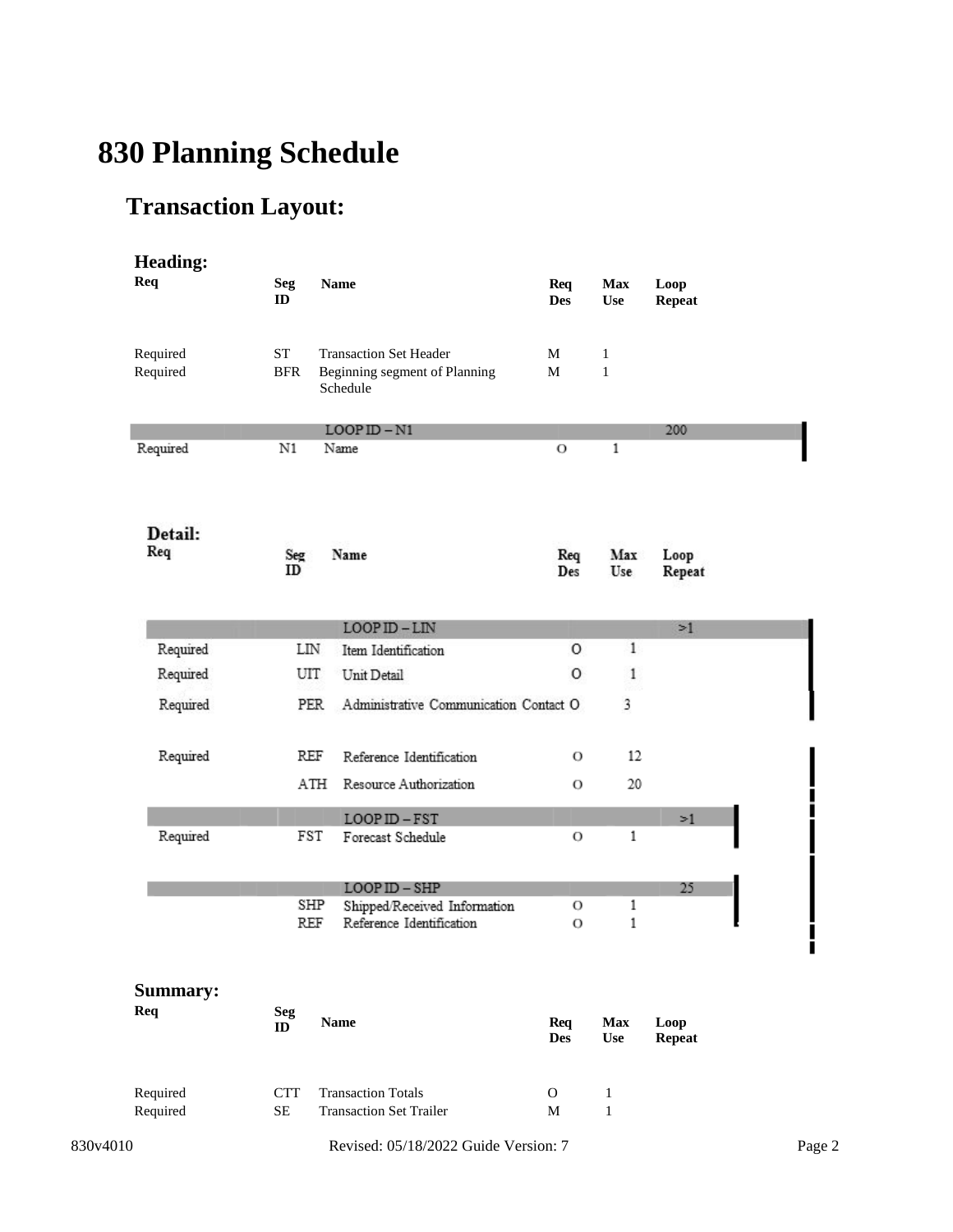| Segment:               | $\mathbf{ST}$ Transaction Set Header                                                                                                                          |
|------------------------|---------------------------------------------------------------------------------------------------------------------------------------------------------------|
| Loop:                  |                                                                                                                                                               |
| Level:                 | Heading                                                                                                                                                       |
| Usage:                 | Mandatory                                                                                                                                                     |
| <b>Max Use:</b>        |                                                                                                                                                               |
| <b>Purpose:</b>        | To indicate the start of a transaction set and to assign a control number                                                                                     |
| <b>Syntax Notes:</b>   |                                                                                                                                                               |
| <b>Semantic Notes:</b> | The transaction set identifier (ST01) is used by the translation routines of the<br>interchange partners to select the appropriate transaction set definition |

**Examples: ST\*830\*13579~**

| Req.            | Ref.<br>Des.     | Data<br><b>Element Name</b> |                                                                                                                                                                                         | <b>Attributes</b> |
|-----------------|------------------|-----------------------------|-----------------------------------------------------------------------------------------------------------------------------------------------------------------------------------------|-------------------|
| Required        | ST <sub>01</sub> | 143                         | <b>Transaction SetIdentifier Code</b><br>Code uniquely identifying a Transaction Set<br>Refer to 004010 Data Element Dictionary for acceptable code values.                             | $M ID$ 3/3        |
| <b>Required</b> | <b>ST02</b>      | 329                         | <b>Transaction Set Control Number</b><br>Identifying control number that must be unique within the transaction set<br>functional group assigned by the originator for a transaction set | <b>MAN 4/9</b>    |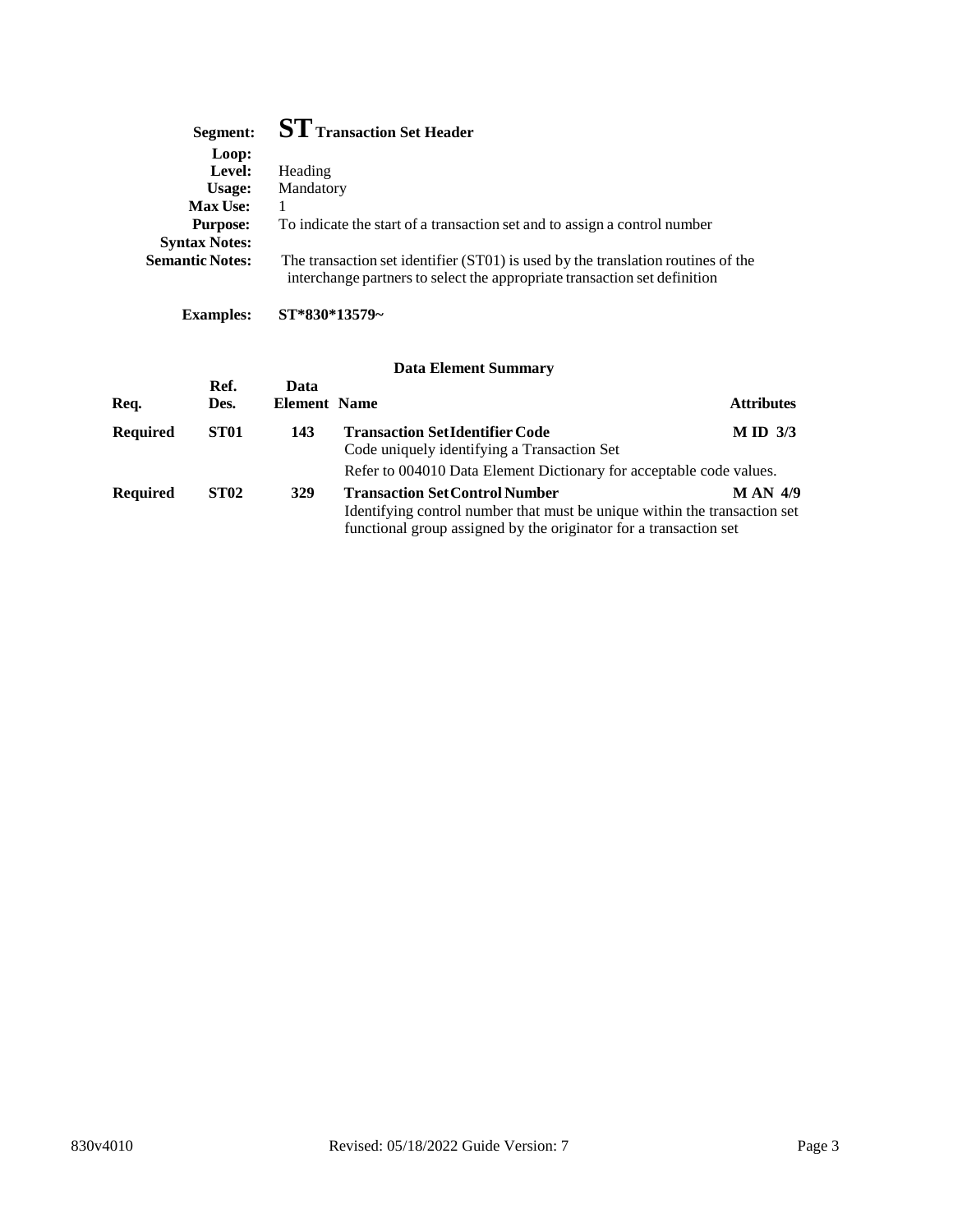| Segment:               | $\rm\,BFR$ Beginning Segment for Shipping Schedule/Production Sequence                          |
|------------------------|-------------------------------------------------------------------------------------------------|
| Loop:                  |                                                                                                 |
| Level:                 | Heading                                                                                         |
| Usage:                 | Mandatory                                                                                       |
| <b>Max Use:</b>        |                                                                                                 |
| <b>Purpose:</b>        | To indicate the beginning of a planning schedule transaction set; whether a ship or             |
|                        | delivery based forecast; and related forecast envelope dates                                    |
| <b>Syntax Notes:</b>   | At least one of BFR02 or BFR03 is required                                                      |
| <b>Semantic Notes:</b> | <b>1</b> BFR06 is the forecast horizon start date $-$ the date when the forecast horizon begins |
|                        | 2 BFR07 is the forecast horizon end date – the date when the forecast horizon ends              |
|                        | <b>3</b> BFR08 is the forecast generation date $-$ the date the forecast was created            |

#### **Examples: BFR\*00\*\*20200512-001\*DL\*A\*20200512\*20200801\*20200512~ BFR\*00\*\*20200512-001\*SH\*A\*20200512\*20200801\*20200512~**

| Req.            | Ref.<br>Des. | Data<br><b>Element Name</b> |                                                                                                                                                                                                                | <b>Attributes</b> |
|-----------------|--------------|-----------------------------|----------------------------------------------------------------------------------------------------------------------------------------------------------------------------------------------------------------|-------------------|
| <b>Required</b> | <b>BFR01</b> | <b>353</b>                  | <b>Transaction Set Purpose Code</b>                                                                                                                                                                            | $M ID$ 2/2        |
| <b>Required</b> | <b>BFR03</b> | 328                         | Code identifying purpose of transaction set<br>Original<br>00<br><b>Release Number</b><br>Number identifying a release against a Purchase Order previously place by<br>the parties involved in the transaction | <b>X DT 1/30</b>  |
| <b>Required</b> | <b>BFR04</b> | 675                         | <b>Schedule Type Qualifier</b>                                                                                                                                                                                 | $M ID$ 2/2        |
|                 |              |                             | Code identifying the type of dates used when defining a shipping or delivery<br>time in a schedule or forecast<br>DeliveryBased – Due at [CLIENT]<br>DL<br>SН<br>Shipment Based – Due to ship from Vendor      |                   |
| <b>Required</b> | <b>BFR05</b> | 676                         | <b>Schedule Quantity Qualifier</b>                                                                                                                                                                             | $M ID$ 1/1        |
|                 |              |                             | Code identifying the type of quantities used when defining a schedule or forecast<br><b>Actual Discrete Quantities</b><br>A                                                                                    |                   |
| <b>Required</b> | <b>BFR06</b> | 373                         | <b>Horizon Start Date</b><br>Date expressed as CCYYMMDD                                                                                                                                                        | <b>MDT 8/8</b>    |
| <b>Required</b> | <b>BFR07</b> | 373                         | <b>Horizon End Date</b>                                                                                                                                                                                        | O DT 8/8          |
|                 |              |                             | Date expressed as CCYYMMDD                                                                                                                                                                                     |                   |
| <b>Required</b> | <b>BFR08</b> | 373                         | <b>Release Date</b><br>Date expressed as CCYYMMDD                                                                                                                                                              | <b>MDT 8/8</b>    |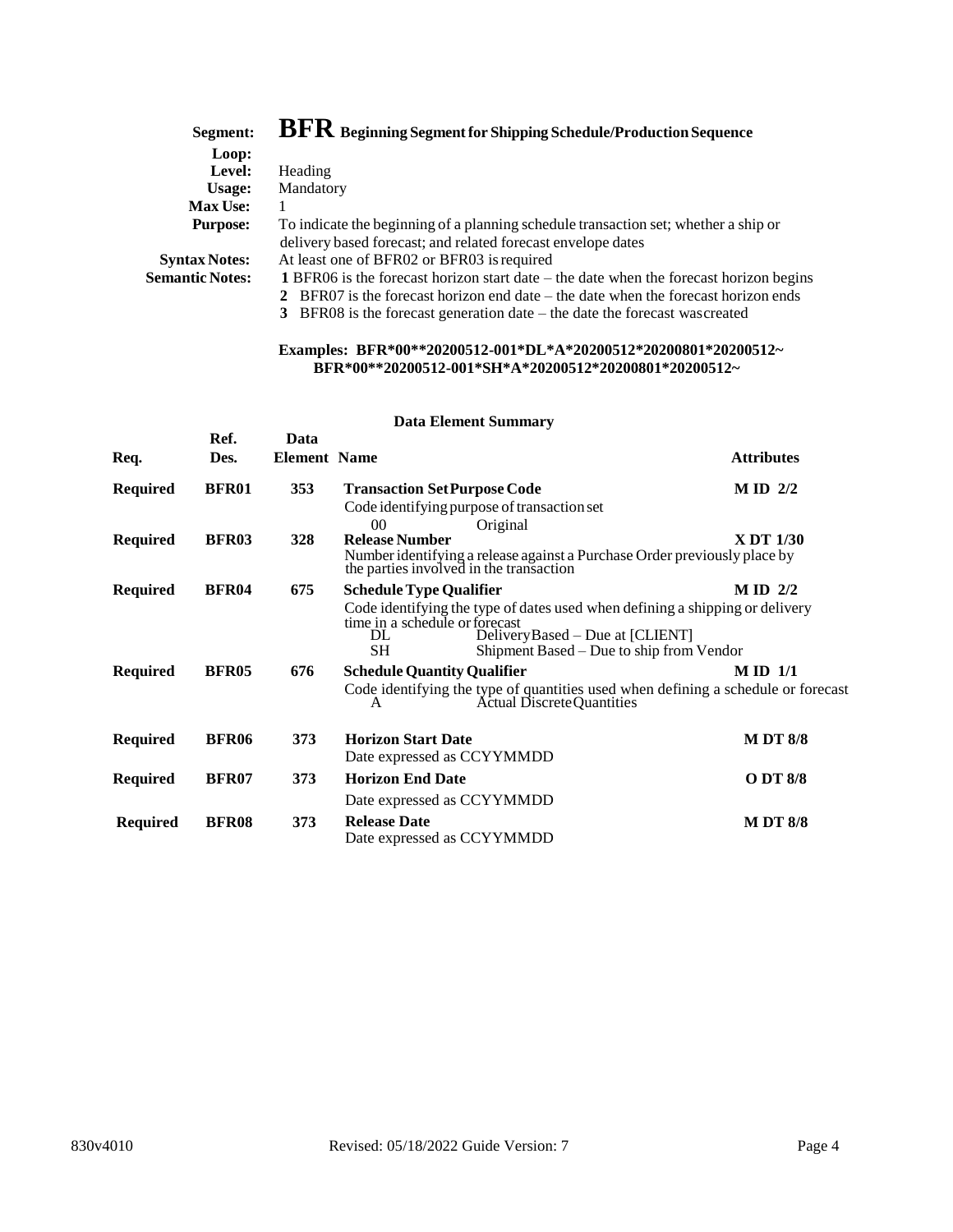| Segment:             | $\mathbf{N1}$ Name                                               |
|----------------------|------------------------------------------------------------------|
| Loop:                | N1<br>Optional                                                   |
| Level:               | Heading                                                          |
| Usage:               | Optional                                                         |
| <b>Max Use:</b>      | 200                                                              |
| <b>Purpose:</b>      | To identify a party by type of organization, name, and code      |
| <b>Syntax Notes:</b> | 1 At least one of N102 or N103 is required.                      |
|                      | 2 If either N103 or N104 is present, then the other is required. |
| <b>Examples:</b>     | N1*SU**92*800001~                                                |

**N1\*ST\*\*92\*1020~**

| Req.            | Ref.<br>Des.     | Data<br><b>Element Name</b> |                                        |                                                                                | <b>Attributes</b> |
|-----------------|------------------|-----------------------------|----------------------------------------|--------------------------------------------------------------------------------|-------------------|
| <b>Required</b> | <b>N101</b>      | 98                          | <b>Entity Identifier Code</b>          |                                                                                | $M$ ID $2/3$      |
|                 |                  |                             | individual                             | Code identifying an organizational entity, a physical location, property or an |                   |
|                 |                  |                             | ST                                     | Ship To $-4$ digit plant number                                                |                   |
|                 |                  |                             | SU                                     | Supplier $-6$ digit supplier number starts with 8                              |                   |
|                 | N <sub>102</sub> | 93                          | <b>Name</b>                            |                                                                                | <b>XAN 1/60</b>   |
|                 |                  |                             | Free-form name                         |                                                                                |                   |
| <b>Required</b> | N <sub>103</sub> | 66                          | <b>Identification Code Qualifier</b>   |                                                                                | $X$ ID $1/2$      |
|                 |                  |                             | Code (67)                              | Code designating the system/method of code structure used for Identification   |                   |
|                 |                  |                             | 92                                     | Assigned by Buyer or Buyer's Agent                                             |                   |
| <b>Required</b> | <b>N104</b>      | 67                          | <b>Identification Code</b>             |                                                                                | <b>XAN 2/80</b>   |
|                 |                  |                             | Code identifying a party or other code |                                                                                |                   |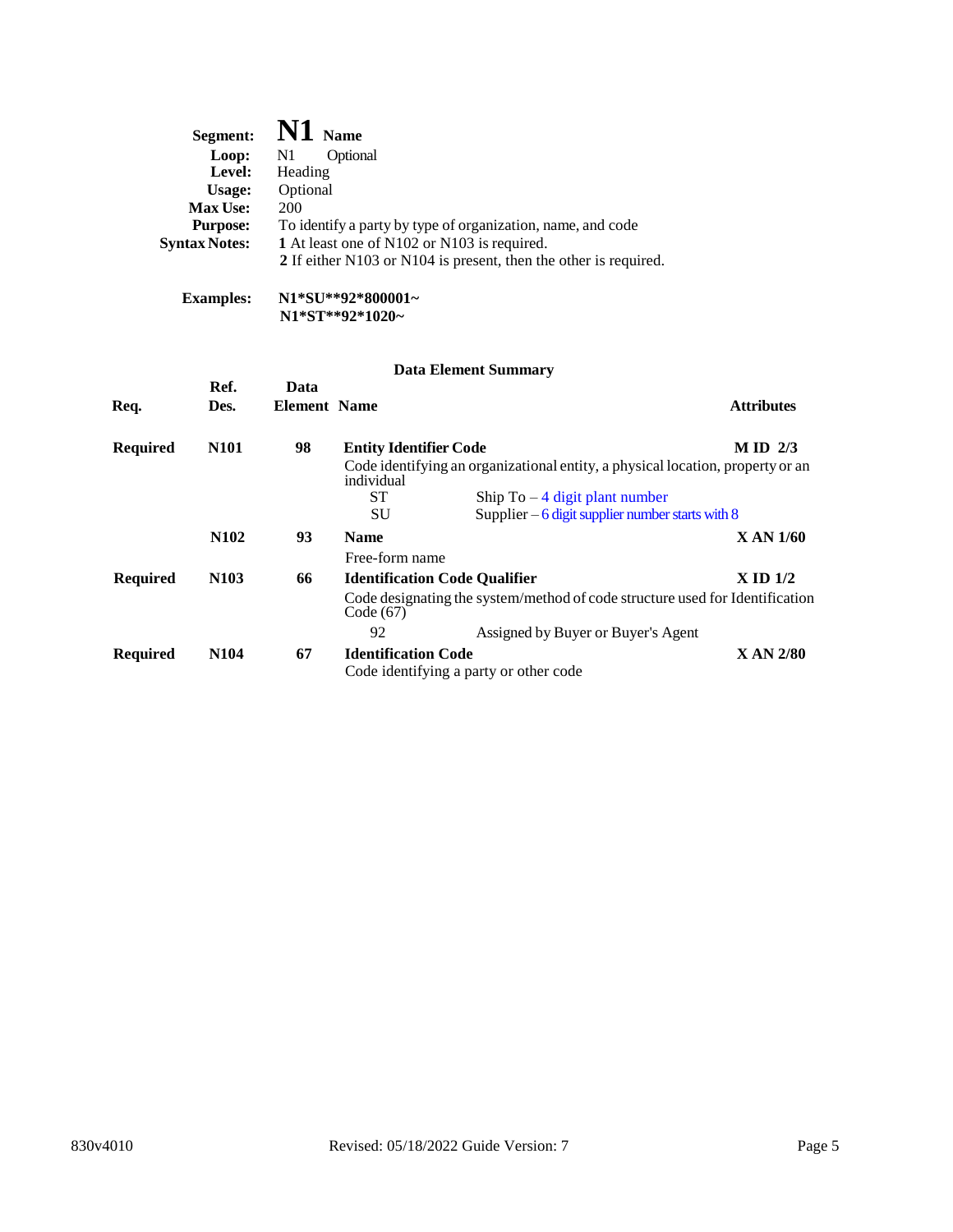|                 | Segment:<br>Loop:<br>Level:                                          | LIN<br>Detail          | <b>LIN</b> Item Identification<br>Mandatory                                                                                                                                                                                                              |                   |
|-----------------|----------------------------------------------------------------------|------------------------|----------------------------------------------------------------------------------------------------------------------------------------------------------------------------------------------------------------------------------------------------------|-------------------|
|                 | <b>Usage:</b><br><b>Max Use:</b><br>Purpose:<br><b>Syntax Notes:</b> | Mandatory<br>1         | To specify basic item identification data<br>1 If either LIN04 or LIN05 is present, then the other is required<br>2 If either LIN06 or LIN07 is present, then the other is required<br>3 If either LIN07 or LIN08 is present, then the other is required |                   |
|                 | <b>Examples:</b>                                                     |                        | LIN**BP*M4502198*PO*SS006112~                                                                                                                                                                                                                            |                   |
|                 |                                                                      |                        | <b>Data Element Summary</b>                                                                                                                                                                                                                              |                   |
| Req.            | Ref.<br>Des.                                                         | Data<br><b>Element</b> | <b>Name</b>                                                                                                                                                                                                                                              | <b>Attributes</b> |
| <b>Required</b> | LIN <sub>02</sub>                                                    | 235                    | <b>Product/Service ID Qualifier</b><br>Code identifying the type/source of the descriptive number used in<br>Product/Service ID (234)                                                                                                                    | $M ID$ 2/2        |
| <b>Required</b> | LIN <sub>03</sub>                                                    | 234                    | BP<br><b>Buyer's Part Number</b><br><b>Product/Service ID</b><br>Identifying number for a product or service<br>[CLIENT] Part Number                                                                                                                     | <b>MAN 1/48</b>   |
|                 | <b>LIN04</b>                                                         | 235                    | <b>Product/Service ID Qualifier</b><br>Code identifying the type/source of the descriptive number used in<br>Product/Service ID (234)<br><b>Purchase Order Number</b><br>P <sub>O</sub>                                                                  | $X$ ID $2/2$      |
|                 | <b>LIN05</b>                                                         | 234                    | <b>Product/Service ID</b><br>Identifying number for a product or service<br>[CLIENT] Purchase Order Number                                                                                                                                               | X AN 1/48         |
|                 | LIN <sub>06</sub>                                                    | 235                    | <b>Product/Service ID Qualifier</b><br>Code identifying the type/source of the descriptive number used in<br>Product/Service ID (234)                                                                                                                    | $X$ ID $2/2$      |
|                 | LIN <sub>07</sub>                                                    | 234                    | <b>Product/Service ID</b><br>Identifying number for a product or service<br>Part Engineering Change Level                                                                                                                                                | X AN 1/48         |
|                 | <b>LIN08</b>                                                         | 235                    | <b>Product/Service ID Qualifier</b><br>Code identifying the type/source of the descriptive number used in<br>Product/Service ID (234)                                                                                                                    | $X$ ID $2/2$      |
|                 | <b>LIN09</b>                                                         | 234                    | <b>Product/Service ID</b><br>Identifying number for a product or service<br>Vendor's Part Number                                                                                                                                                         | X AN 1/48         |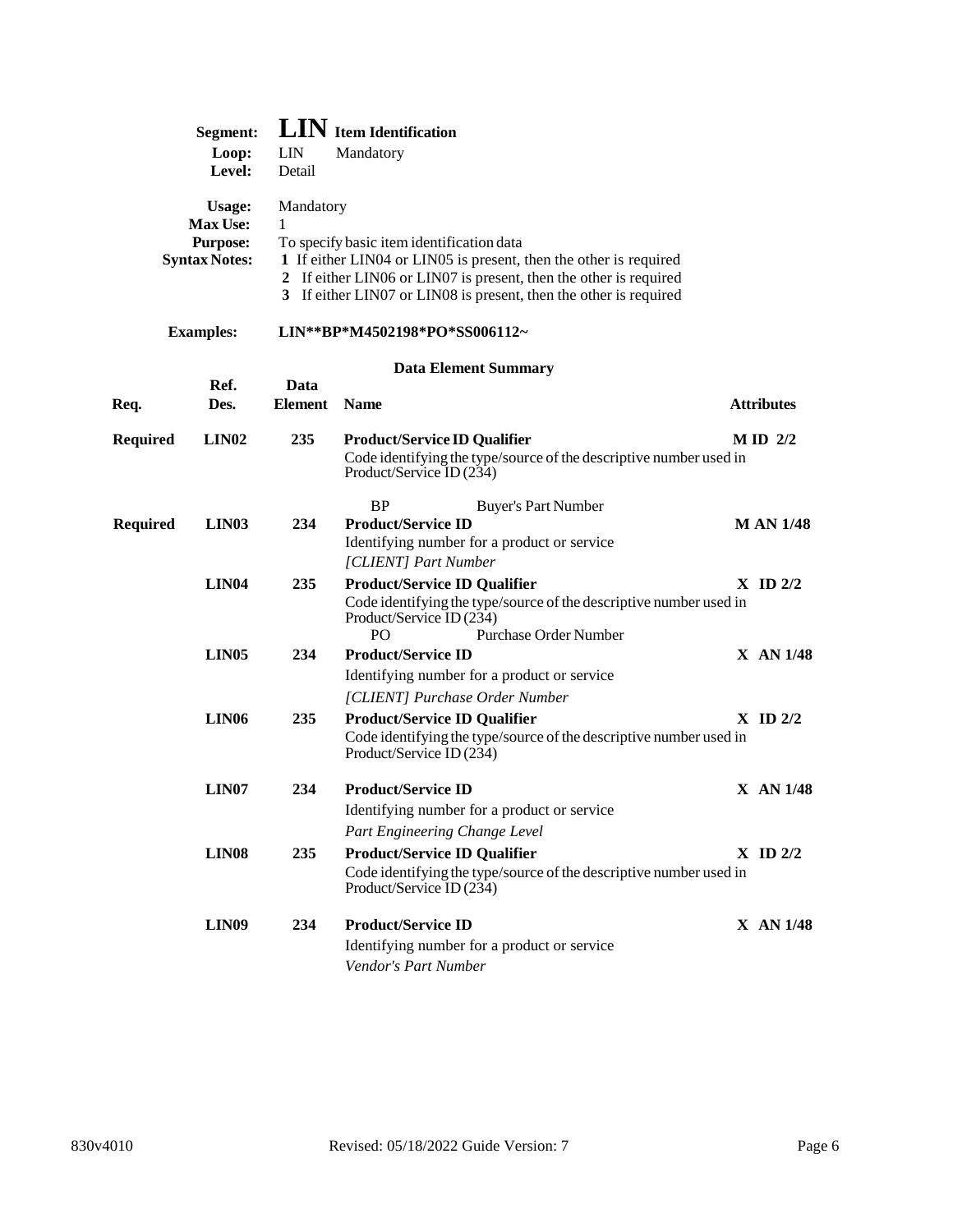| Segment:        | $\mathbf{U}\mathbf{I}'\mathbf{I}'$ Unit Detail |
|-----------------|------------------------------------------------|
| Loop:           | LIN<br>Optional                                |
| Level:          | Detail                                         |
| Usage:          | Mandatory                                      |
| <b>Max Use:</b> |                                                |
| <b>Purpose:</b> | To specify item unitdata                       |
|                 |                                                |

**Examples: UIT\*EA~**

|          |                   |                             | <b>Data Element Summary</b>                                                                                                                    |                   |
|----------|-------------------|-----------------------------|------------------------------------------------------------------------------------------------------------------------------------------------|-------------------|
| Req.     | Ref.<br>Des.      | Data<br><b>Element Name</b> |                                                                                                                                                | <b>Attributes</b> |
| Required | UIT <sub>01</sub> | C001                        | <b>Composite Unit of Measure</b><br>To identify a composite unit of measure                                                                    | М                 |
| Required | <b>C00101</b>     | 355                         | <b>Unit or Basis for Measurement Code</b>                                                                                                      | $M$ ID $2/2$      |
|          |                   |                             | Code specifying the units in which a value is being expressed, or manner in<br>which a measurement has been taken<br>Each<br>ЕA<br>Pound<br>LB |                   |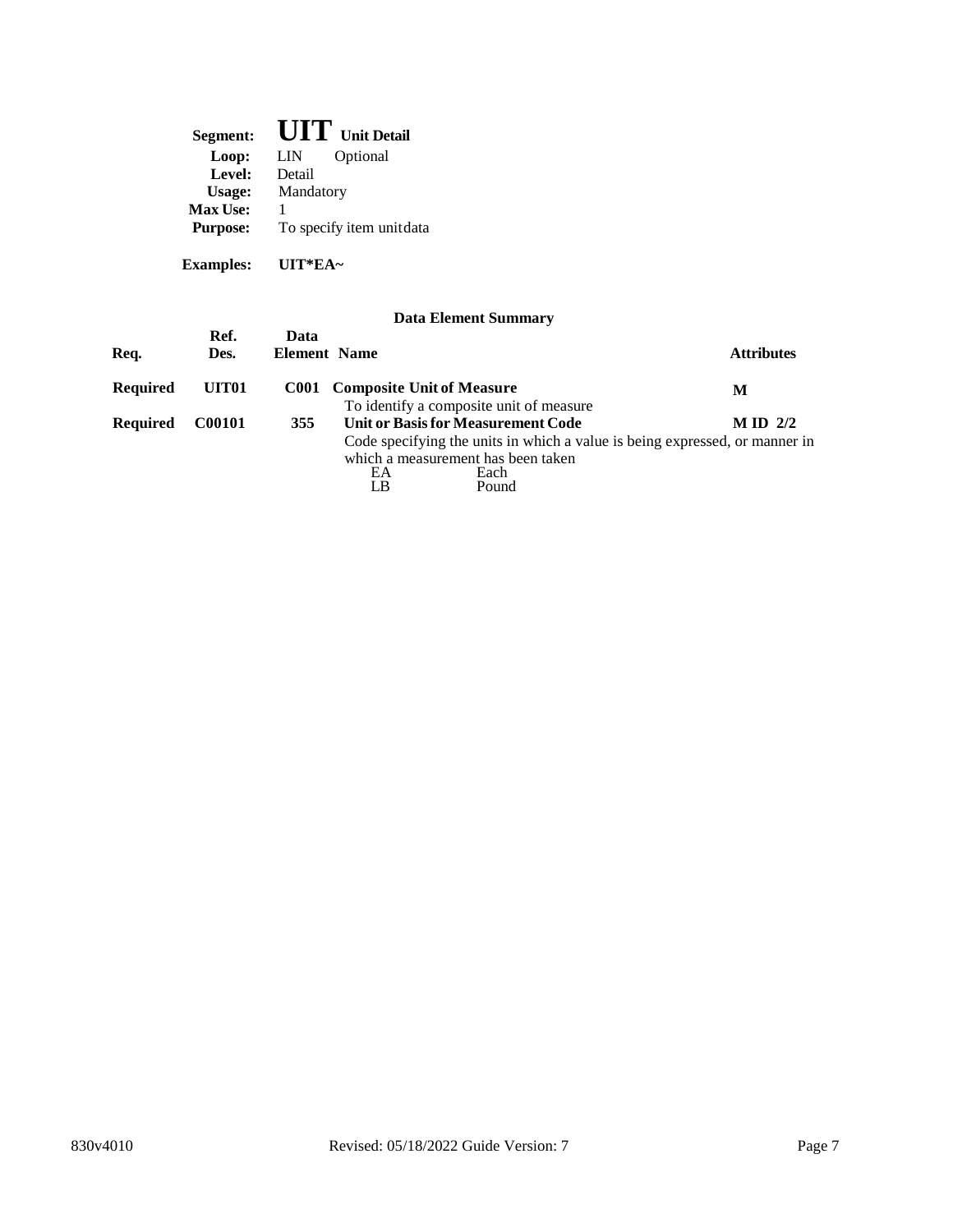| Segment:             | $\mathbf{PER}\xspace$ Administrative Communications Contact                            |
|----------------------|----------------------------------------------------------------------------------------|
| Loop:                | LIN Optional                                                                           |
| Level:               | Detail                                                                                 |
| Usage:               | Optional                                                                               |
| <b>Max Use:</b>      |                                                                                        |
| <b>Purpose:</b>      | To identify a person or office to whom administrative communication should be directed |
| <b>Syntax Notes:</b> | If either PER03 or PER04 is present, then the other is required.                       |
|                      |                                                                                        |

**Examples: PER\*IC\*JOHN SMITH\*TE\*616-949-6570\***

#### **Data Element Summary**

| Req. |  |  |
|------|--|--|
|      |  |  |
|      |  |  |
|      |  |  |

| Req. | Ref.<br>Des. | Data<br><b>Element Name</b> |                                                                                                                | <b>Attributes</b>          |
|------|--------------|-----------------------------|----------------------------------------------------------------------------------------------------------------|----------------------------|
|      | <b>PER01</b> | 366                         | <b>Contact Function Code</b><br>Code identifying the major duty or responsibility of the person or group named | $M ID$ 2/2                 |
|      |              |                             | IC<br><b>Lacks Buyer</b>                                                                                       |                            |
|      | <b>PER02</b> | 93                          | <b>Name</b><br>Free-form name                                                                                  | <b>AN 1/60</b><br>$\Omega$ |
|      | <b>PER03</b> | 365                         | <b>Communication Number Qualifier</b><br>Code identifying the type of communication number                     | $X$ ID $2/2$               |
|      |              |                             | <b>Telephone Lacks Number</b><br>TE                                                                            |                            |
|      | <b>PER04</b> | 364                         | <b>Communication Number</b><br>Complete communication number including country or area code                    | $X$ AN $1/80$              |

PC Piece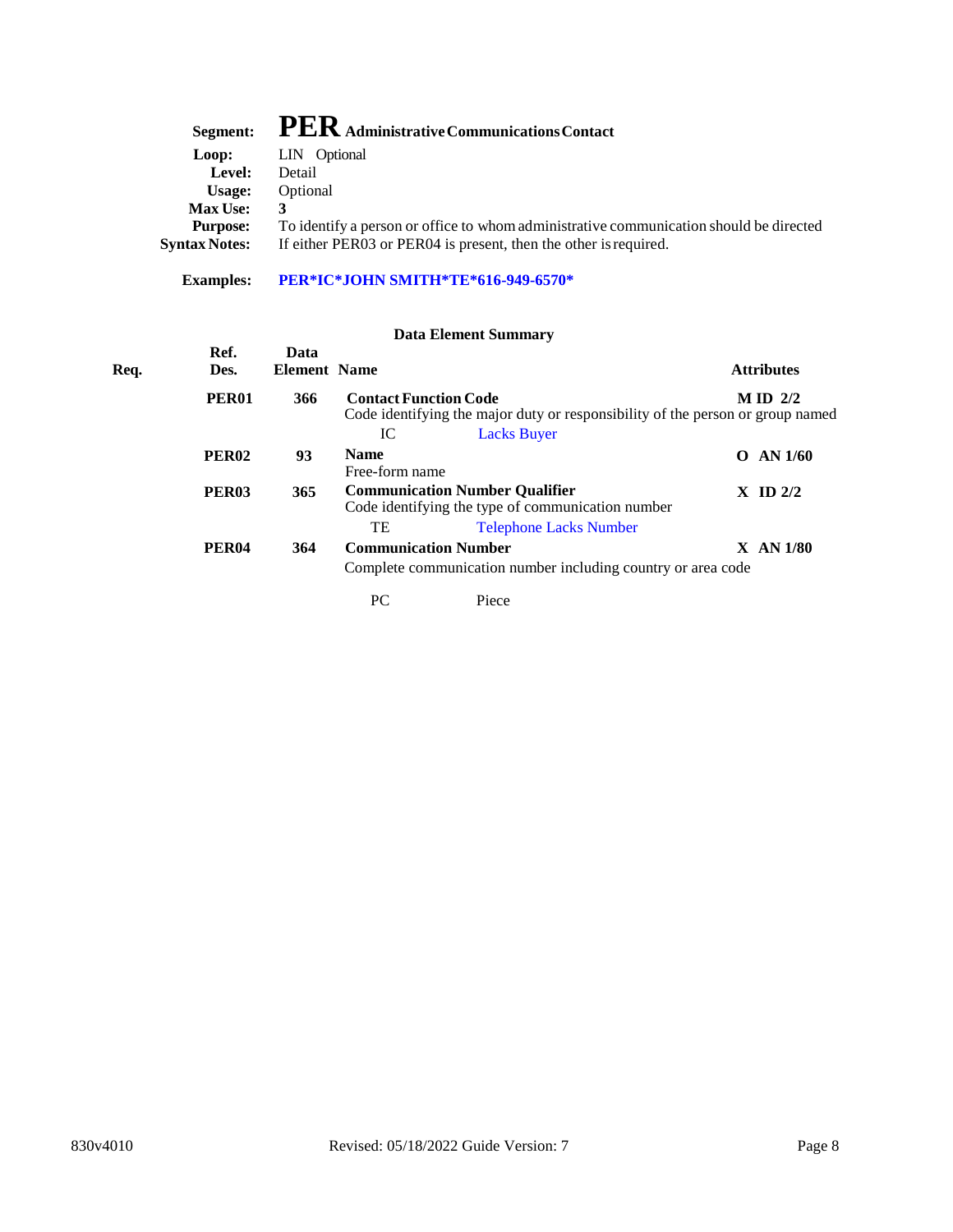| Segment:             | <b>REF</b> Reference Identification |
|----------------------|-------------------------------------|
| Loop:                | Optional<br>LIN                     |
| Level:               | Detail                              |
| Usage:               | Optional                            |
| <b>Max Use:</b>      | 12                                  |
| <b>Purpose:</b>      | To specify identifying information  |
| <b>Syntax Notes:</b> |                                     |

## **Examples: REF\*DK\*DOCK1~**

| Req.            | Ref.<br>Des.      | Data<br><b>Element</b> Name | <b>Data Element Summary</b>     |                                                                                                                                | <b>Attributes</b> |
|-----------------|-------------------|-----------------------------|---------------------------------|--------------------------------------------------------------------------------------------------------------------------------|-------------------|
| <b>Required</b> | REF01             | 128                         |                                 | <b>Reference Identification Qualifier</b><br>Code qualifying the Reference Identification                                      | $M$ ID $2/3$      |
|                 |                   |                             | DK.                             | Dock Number                                                                                                                    |                   |
| <b>Required</b> | REF <sub>02</sub> | 127                         | <b>Reference Identification</b> | Reference information as defined for a particular Transaction Set or as<br>specified by the Reference Identification Qualifier | <b>XAN 1/30</b>   |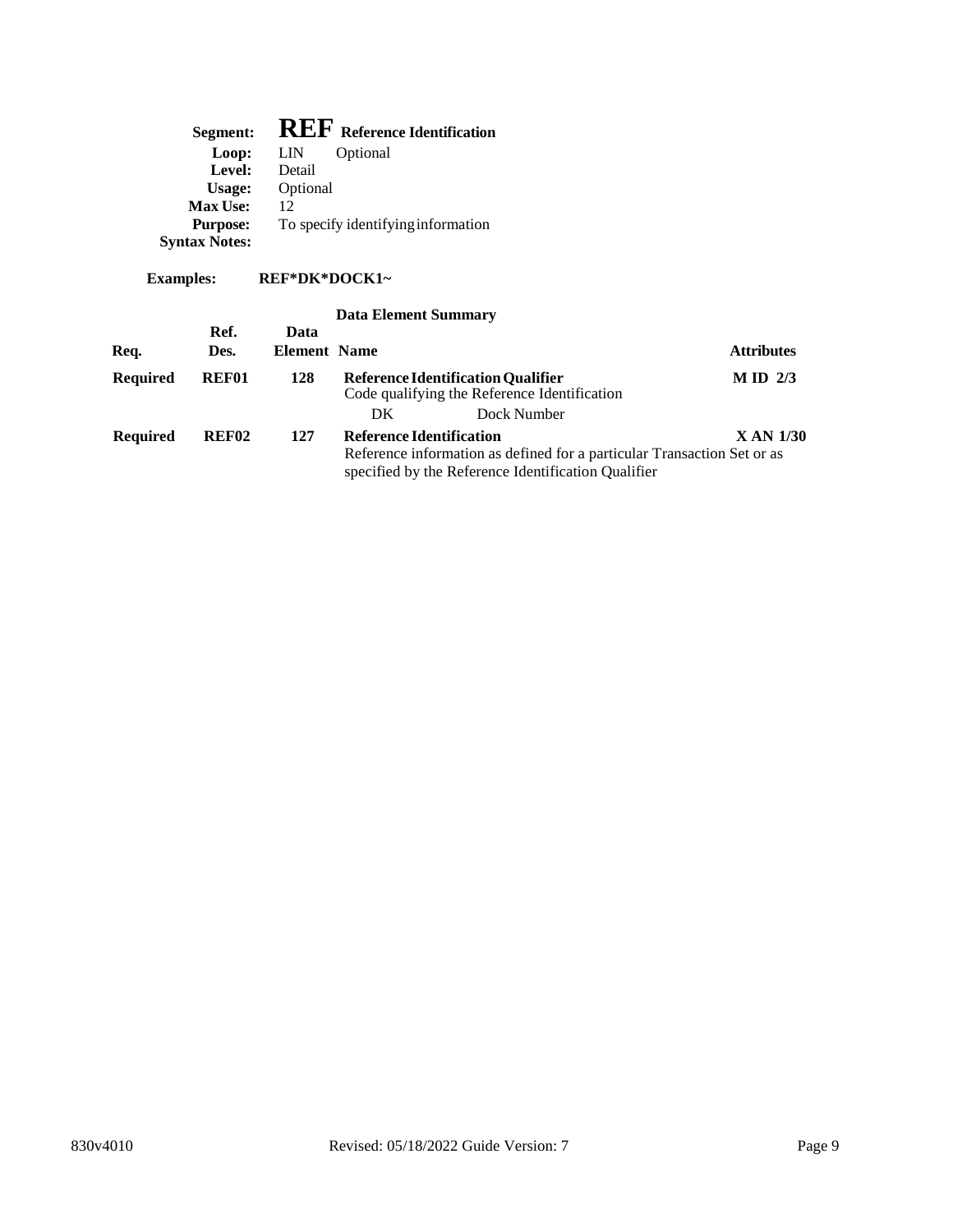|                                                                                                                                                                                                                                                                                              | Segment:                  |                            | $\mathbf{ATH}$ Resource Authorization                                                                                                                                                                                                                                                                                                                                                                                                                                                                                                                                                                                                                                                                                                                                                                                                                                                                                       |  |                                 |
|----------------------------------------------------------------------------------------------------------------------------------------------------------------------------------------------------------------------------------------------------------------------------------------------|---------------------------|----------------------------|-----------------------------------------------------------------------------------------------------------------------------------------------------------------------------------------------------------------------------------------------------------------------------------------------------------------------------------------------------------------------------------------------------------------------------------------------------------------------------------------------------------------------------------------------------------------------------------------------------------------------------------------------------------------------------------------------------------------------------------------------------------------------------------------------------------------------------------------------------------------------------------------------------------------------------|--|---------------------------------|
|                                                                                                                                                                                                                                                                                              | Loop:                     | LIN                        | Mandatory                                                                                                                                                                                                                                                                                                                                                                                                                                                                                                                                                                                                                                                                                                                                                                                                                                                                                                                   |  |                                 |
|                                                                                                                                                                                                                                                                                              | Level:                    | Detail                     |                                                                                                                                                                                                                                                                                                                                                                                                                                                                                                                                                                                                                                                                                                                                                                                                                                                                                                                             |  |                                 |
|                                                                                                                                                                                                                                                                                              | Usage:                    | Optional                   |                                                                                                                                                                                                                                                                                                                                                                                                                                                                                                                                                                                                                                                                                                                                                                                                                                                                                                                             |  |                                 |
|                                                                                                                                                                                                                                                                                              | <b>Max Use:</b>           | 20                         |                                                                                                                                                                                                                                                                                                                                                                                                                                                                                                                                                                                                                                                                                                                                                                                                                                                                                                                             |  |                                 |
| <b>Purpose:</b><br>To specify resource authorizations (i.e., finished labor, material, etc.) in the planning<br>schedule                                                                                                                                                                     |                           |                            |                                                                                                                                                                                                                                                                                                                                                                                                                                                                                                                                                                                                                                                                                                                                                                                                                                                                                                                             |  |                                 |
| 1 At least one of ATH02 or ATH03 is required.<br><b>Syntax Notes:</b><br>2 If ATH03 is present, then ATH05 is required.<br>3 If ATH04 is present, then ATH05 is required.<br>1 ATH02 is the resource authorization through date - the date through which the buyer<br><b>Semantic Notes:</b> |                           |                            |                                                                                                                                                                                                                                                                                                                                                                                                                                                                                                                                                                                                                                                                                                                                                                                                                                                                                                                             |  |                                 |
|                                                                                                                                                                                                                                                                                              |                           | or other.                  | authorizes the seller to commit the resource defined in element ATH01.<br>2 ATH03 is the current cumulative requirements quantity - the cumulative quantity<br>that has been authorized to date from the cumulative start date (ATH05) through the<br>resource authorization through date (ATH02).<br>3 ATH05 is the cumulative start date - the date where the cumulative quantity count<br>starts. This date might be the start date of a contract period, a calendar or fiscal year,<br>4 ATH04 is the maximum cumulative requirements quantity - the maximum<br>cumulative quantity that has been authorized to date from the cumulative start date<br>(ATH05) through the resource authorization through date (ATH02). This is a high<br>water mark. If the forecast decreases, the current cumulative requirements quantity<br>also decreases, but the maximum cumulative requirements quantity does not<br>decrease. |  |                                 |
|                                                                                                                                                                                                                                                                                              | <b>Examples:</b>          |                            | ATH*FI*20030718*38774**20030101~<br>ATH*MT*20030915*3822**20020901~<br>ATH*PQ*20070212*2000**2002090~                                                                                                                                                                                                                                                                                                                                                                                                                                                                                                                                                                                                                                                                                                                                                                                                                       |  |                                 |
|                                                                                                                                                                                                                                                                                              | Ref.                      | Data                       | <b>Data Element Summary</b>                                                                                                                                                                                                                                                                                                                                                                                                                                                                                                                                                                                                                                                                                                                                                                                                                                                                                                 |  |                                 |
| Req.<br><b>Required</b>                                                                                                                                                                                                                                                                      | Des.<br>ATH <sub>01</sub> | <b>Element Name</b><br>672 | <b>Resource Authorization Code</b><br>FI<br><b>FAB</b> Authorization<br>MT<br>Raw Material Authorization<br>Cumulative Quantity Required Prior to First Schedule Period<br><b>PQ</b>                                                                                                                                                                                                                                                                                                                                                                                                                                                                                                                                                                                                                                                                                                                                        |  | <b>Attributes</b><br>$M ID$ 2/2 |
| <b>Required</b>                                                                                                                                                                                                                                                                              | ATH <sub>02</sub>         | 373                        | Date<br>Date expressed as CCYYMMDD                                                                                                                                                                                                                                                                                                                                                                                                                                                                                                                                                                                                                                                                                                                                                                                                                                                                                          |  | $X$ DT $8/8$                    |
| <b>Required</b>                                                                                                                                                                                                                                                                              | <b>ATH03</b>              | 380                        | Quantity<br>Numeric value of quantity                                                                                                                                                                                                                                                                                                                                                                                                                                                                                                                                                                                                                                                                                                                                                                                                                                                                                       |  | X R 1/15                        |
| <b>Not Used</b>                                                                                                                                                                                                                                                                              | ATH04                     | 380                        | Quantity                                                                                                                                                                                                                                                                                                                                                                                                                                                                                                                                                                                                                                                                                                                                                                                                                                                                                                                    |  | O R 1/15                        |
|                                                                                                                                                                                                                                                                                              |                           |                            | Numeric value of quantity                                                                                                                                                                                                                                                                                                                                                                                                                                                                                                                                                                                                                                                                                                                                                                                                                                                                                                   |  |                                 |
| <b>Required</b>                                                                                                                                                                                                                                                                              | <b>ATH05</b>              | 373                        | <b>Date</b><br>Date expressed as CCYYMMDD                                                                                                                                                                                                                                                                                                                                                                                                                                                                                                                                                                                                                                                                                                                                                                                                                                                                                   |  | X DT 8/8                        |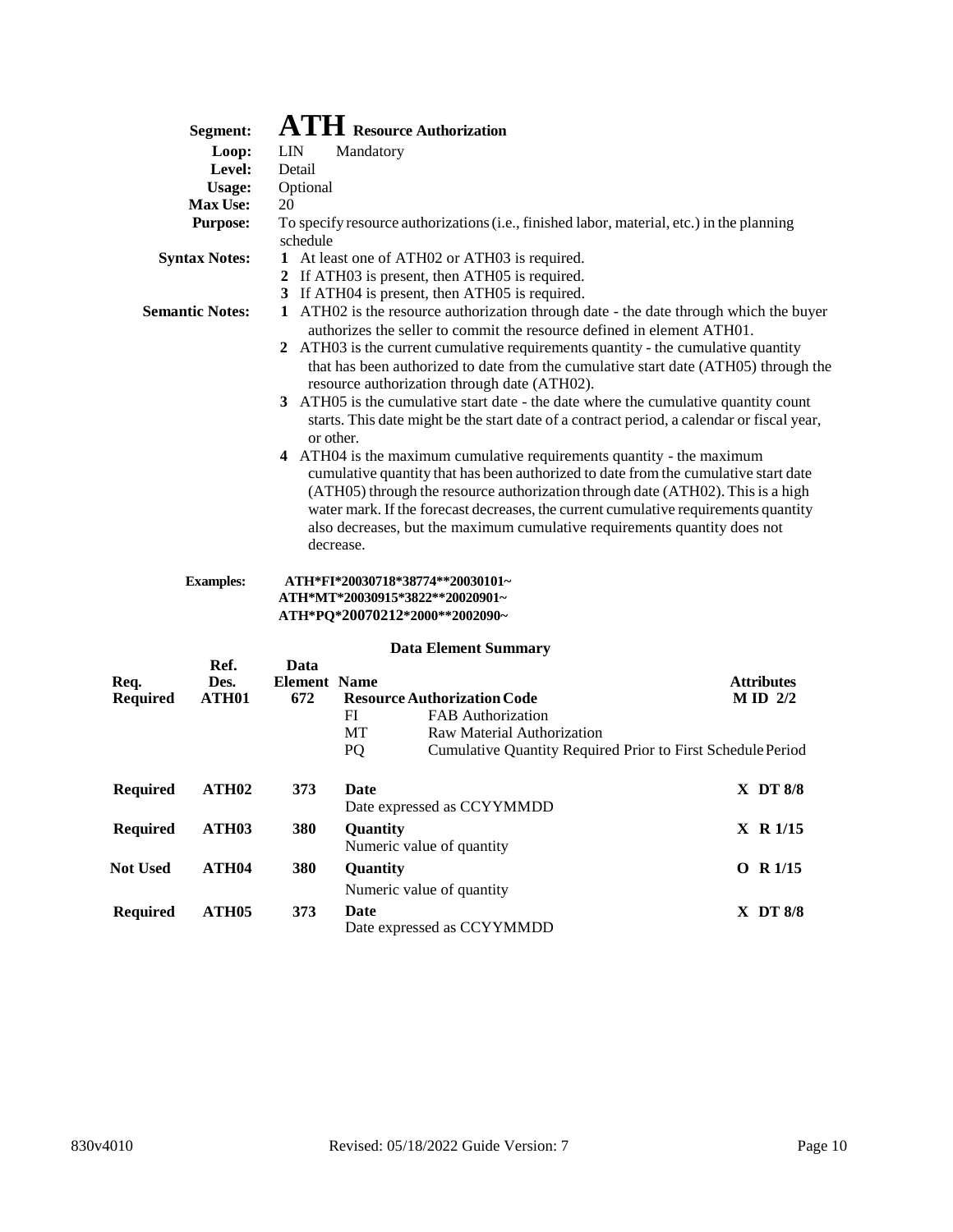| Segment:             | <b>FST</b> Forecast Schedule                                                                                                                                                                                                                                                                                                                                                                               |
|----------------------|------------------------------------------------------------------------------------------------------------------------------------------------------------------------------------------------------------------------------------------------------------------------------------------------------------------------------------------------------------------------------------------------------------|
| Loop:                | <b>FST</b><br>Optional                                                                                                                                                                                                                                                                                                                                                                                     |
| Level:               | Detail                                                                                                                                                                                                                                                                                                                                                                                                     |
| Usage:               | Optional                                                                                                                                                                                                                                                                                                                                                                                                   |
| <b>Max Use:</b>      | >1                                                                                                                                                                                                                                                                                                                                                                                                         |
| <b>Purpose:</b>      | To specify the forecasted dates and quantities                                                                                                                                                                                                                                                                                                                                                             |
| <b>Syntax Notes:</b> | If FST03 equals "F", then FST04 and FST05 are required. FST04 would be used for<br>1<br>the start date of the flexible interval and FST05 would be used for the end date of the<br>flexible interval<br>As qualified by FST02 and FST03, FST04 represents either a discrete forecast date,<br>2<br>the first date of a forecast bucket (weekly, monthly, etc.) or the start date of a flexible<br>Interval |
| <b>Examples:</b>     | FST*864*C*D*20200512~<br>FST*864*D*W*20200519~                                                                                                                                                                                                                                                                                                                                                             |

**FST\*864\*D\*M\*20200601~**

| Req.            | Ref.<br>Des.      | Data<br><b>Element Name</b> |          |                                                                                      | <b>Attributes</b> |
|-----------------|-------------------|-----------------------------|----------|--------------------------------------------------------------------------------------|-------------------|
| <b>Required</b> | <b>FST01</b>      | 380                         | Quantity |                                                                                      | M R 1/15          |
|                 |                   |                             |          | Numeric value of quantity                                                            |                   |
| <b>Required</b> | FST <sub>02</sub> | 680                         |          | <b>Forecast Qualifier</b>                                                            | $M ID$ 1/1        |
|                 |                   |                             |          | Code specifying the sender's confidence level of the forecast data or an action      |                   |
|                 |                   |                             |          | associated with a forecast                                                           |                   |
|                 |                   |                             | C        | Firm                                                                                 |                   |
|                 |                   |                             | D        | Planning                                                                             |                   |
| <b>Required</b> | FST <sub>03</sub> | 681                         |          | <b>Forecast Timing Qualifier</b>                                                     | $M ID$ 1/1        |
|                 |                   |                             |          | Code specifying interval grouping of the forecast                                    |                   |
|                 |                   |                             | C        | Daily                                                                                |                   |
|                 |                   |                             | D        | <b>Discrete</b>                                                                      |                   |
|                 |                   |                             | W        | Weekly                                                                               |                   |
|                 |                   |                             | M        | Monthly                                                                              |                   |
|                 |                   |                             | Date     |                                                                                      | <b>MDT 8/8</b>    |
| <b>Required</b> | FST <sub>04</sub> | 373                         |          | Date expressed as CCYYMMDD                                                           |                   |
|                 |                   |                             | Date     |                                                                                      | ODT 8/8           |
| Optional        | FST <sub>05</sub> | 373                         |          | Date expressed as CCYYMMDD                                                           |                   |
|                 |                   |                             |          | <b>Reference Identification Qualifier</b>                                            | X DT 2/3          |
| <b>Optional</b> | FST <sub>08</sub> | 128                         |          | Code qualifying the reference identification                                         |                   |
|                 |                   |                             |          | <b>Reference Identification Date</b>                                                 | X DT 1/30         |
|                 |                   |                             |          | Reference identification as defined for a particular transaction set or as specified |                   |
| <b>Optional</b> | <b>FST09</b>      | 127                         |          | by the Reference Identification Qualifier                                            |                   |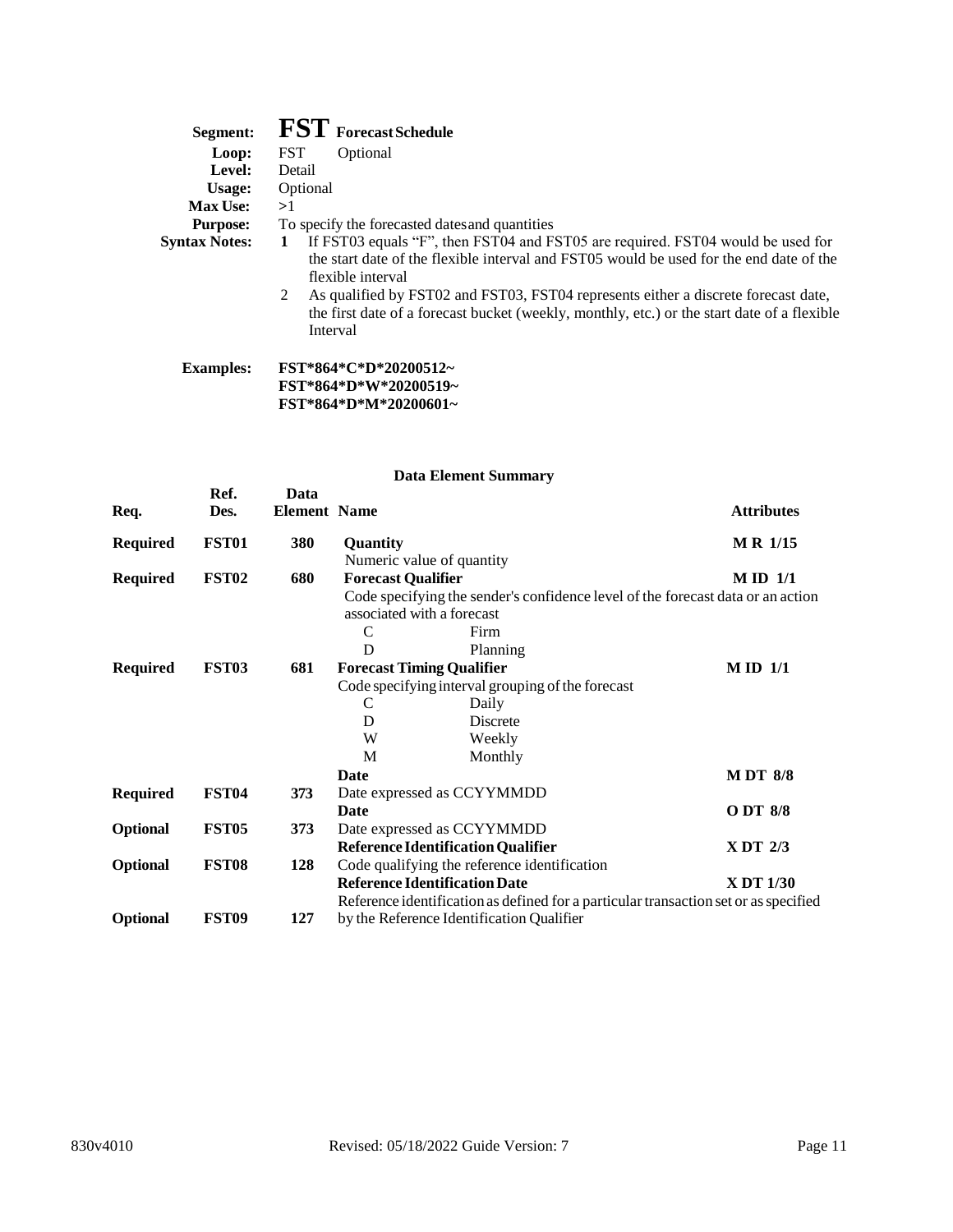| Segment:               | <b>SHP</b> Shipped/Received Information                                                                                                                        |
|------------------------|----------------------------------------------------------------------------------------------------------------------------------------------------------------|
| Loop:                  | <b>SHP</b><br>Optional                                                                                                                                         |
| Level: Detail          |                                                                                                                                                                |
| <b>Usage: Optional</b> |                                                                                                                                                                |
| Max Use: 1             |                                                                                                                                                                |
|                        | <b>Purpose:</b> To specify shipment and/or receipt information                                                                                                 |
|                        | <b>Syntax Notes: 1</b> If SHP01 is present, then SHP02 is required.                                                                                            |
|                        | 2If SHP03 is present, then SHP04 is required.                                                                                                                  |
|                        | 3If SHP04 is present, then SHP03 is required.                                                                                                                  |
| <b>Semantic Notes:</b> | 1 SHP04 is the date shipped, delivered, received, or the cumulative quantity start date<br>(as qualified by SHP03).                                            |
|                        | 2 SHP06 is the cumulative quantity end date.                                                                                                                   |
|                        | The SHP segment is used to communicate shipment, delivery, or receipt information<br>3<br>and may include discrete or cumulative quantities, dates, and times. |
|                        | 4 If SHP01 equals "02", then SHP04 and SHP06 are required to identify the start and<br>end dates of the quantity count.                                        |
| <b>Examples:</b>       | SHP*01*900*050*20200429~<br>SHP*02*30523*051*20200221**20200430~                                                                                               |
|                        | <b>Data Element Summary</b>                                                                                                                                    |

| Req.            | Ref.<br>Des.      | Data<br><b>Element Name</b> |                                              |                                                                                                    | <b>Attributes</b> |
|-----------------|-------------------|-----------------------------|----------------------------------------------|----------------------------------------------------------------------------------------------------|-------------------|
| <b>Required</b> | SHP01             | 673                         | <b>Quantity Qualifier</b>                    |                                                                                                    | ID $2/2$<br>O     |
|                 |                   |                             | 01                                           | Discrete Quantity                                                                                  |                   |
|                 |                   |                             | 02                                           | <b>Cumulative Received</b>                                                                         |                   |
| <b>Required</b> | SHP <sub>02</sub> | <b>380</b>                  | <b>Quantity</b><br>Numeric value of quantity |                                                                                                    | $X \ R 1/15$      |
| <b>Required</b> | SHP <sub>03</sub> | 374                         |                                              | Date/Time Qualifier<br>$X$ ID $3/3$<br>Code specifying type of date or time, or both date and time |                   |
|                 |                   |                             | 050                                          | Received                                                                                           |                   |
|                 |                   |                             | 051                                          | <b>Cumulative Quantity Start</b>                                                                   |                   |
| <b>Required</b> | SHP04             | 373                         | Date                                         |                                                                                                    | $X$ DT $8/8$      |
|                 |                   |                             | Date expressed as CCYYMMDD                   |                                                                                                    |                   |
|                 |                   |                             |                                              | If SHP03 = "050", this date is the Last Shipment Received Date. If SHP03 =                         |                   |
|                 |                   |                             |                                              | "051", this date is the Cumulative Quantity Start date.                                            |                   |
|                 | SHP06             | 373                         | Date                                         |                                                                                                    | O DT 8/8          |
|                 |                   |                             | Date expressed as CCYYMMDD                   |                                                                                                    |                   |
|                 |                   |                             |                                              | If SHP03 = "051", this date is the Cumulative Quantity End Date.                                   |                   |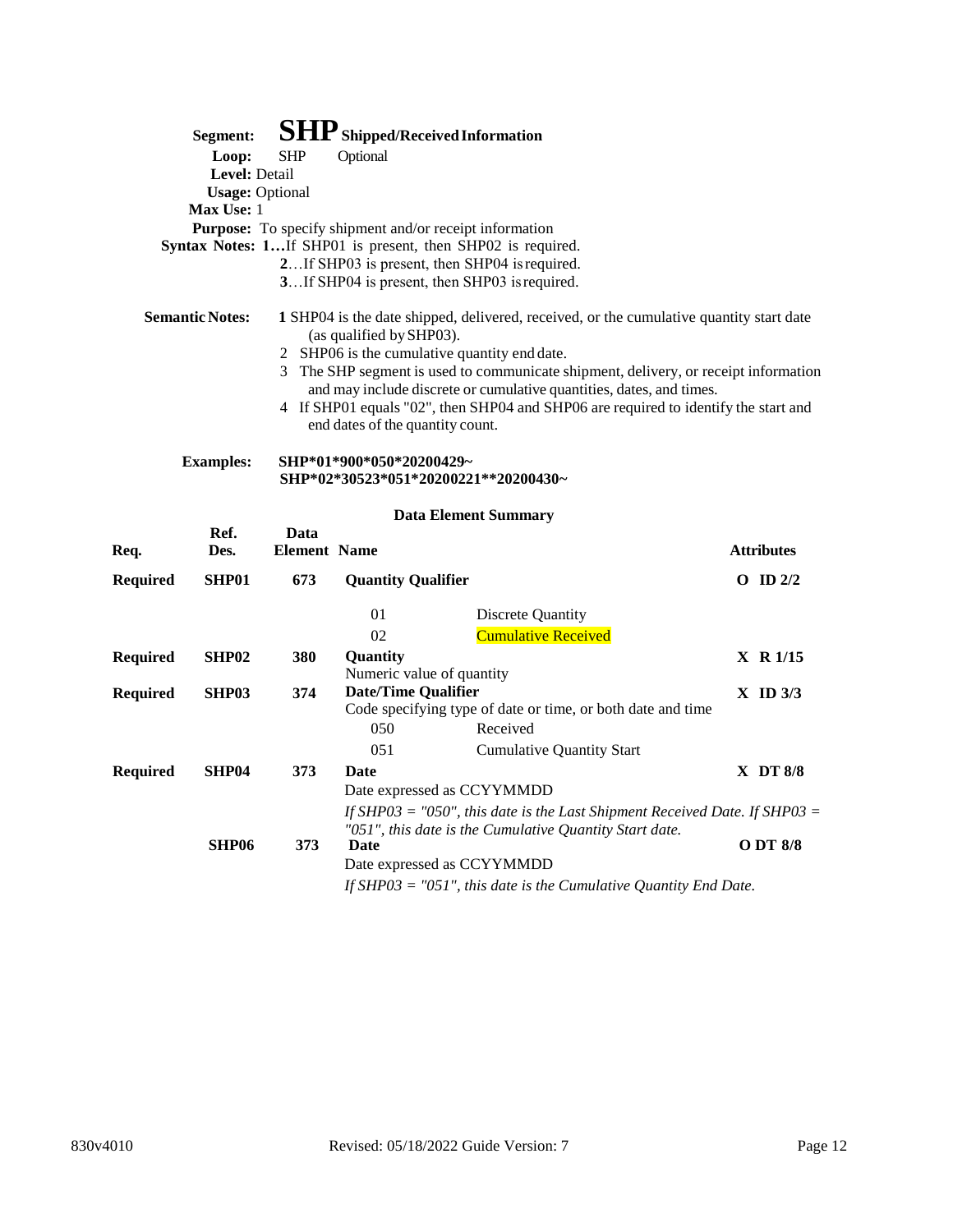| Segment:             | <b>REF</b> Reference Identification         |
|----------------------|---------------------------------------------|
| Loop:                | <b>SHP</b><br>Optional                      |
| Level:               | Detail                                      |
| Usage:               | Optional                                    |
| Max Use:             |                                             |
| <b>Purpose:</b>      | To specify identifying information          |
| <b>Syntax Notes:</b> | At least one of REF02 or REF03 is required. |
| <b>Examples:</b>     | SHP*01*900*050*20030229~                    |

**REF\*SI\*10004455~**

| Req.            | Ref.<br>Des. | Data<br><b>Element Name</b> |                                 |                                                                                                                                         | <b>Attributes</b> |
|-----------------|--------------|-----------------------------|---------------------------------|-----------------------------------------------------------------------------------------------------------------------------------------|-------------------|
| <b>Required</b> | <b>REF01</b> | 128                         |                                 | <b>Reference Identification Qualifier</b><br>Code qualifying the Reference Identification                                               | $M ID$ 2/3        |
|                 |              |                             | SI                              | Shipper's Identifying Number for Shipment (SID)<br>A unique number (to the shipper) assigned by the<br>shipper to identify the shipment |                   |
|                 |              |                             |                                 | If SHP03 = $"050"$ , this is the Last Shipment ID Received.                                                                             |                   |
| <b>Required</b> | <b>REF02</b> | 127                         | <b>Reference Identification</b> | Reference information as defined for a particular Transaction Set or as<br>specified by the Reference Identification Qualifier          | X AN 1/30         |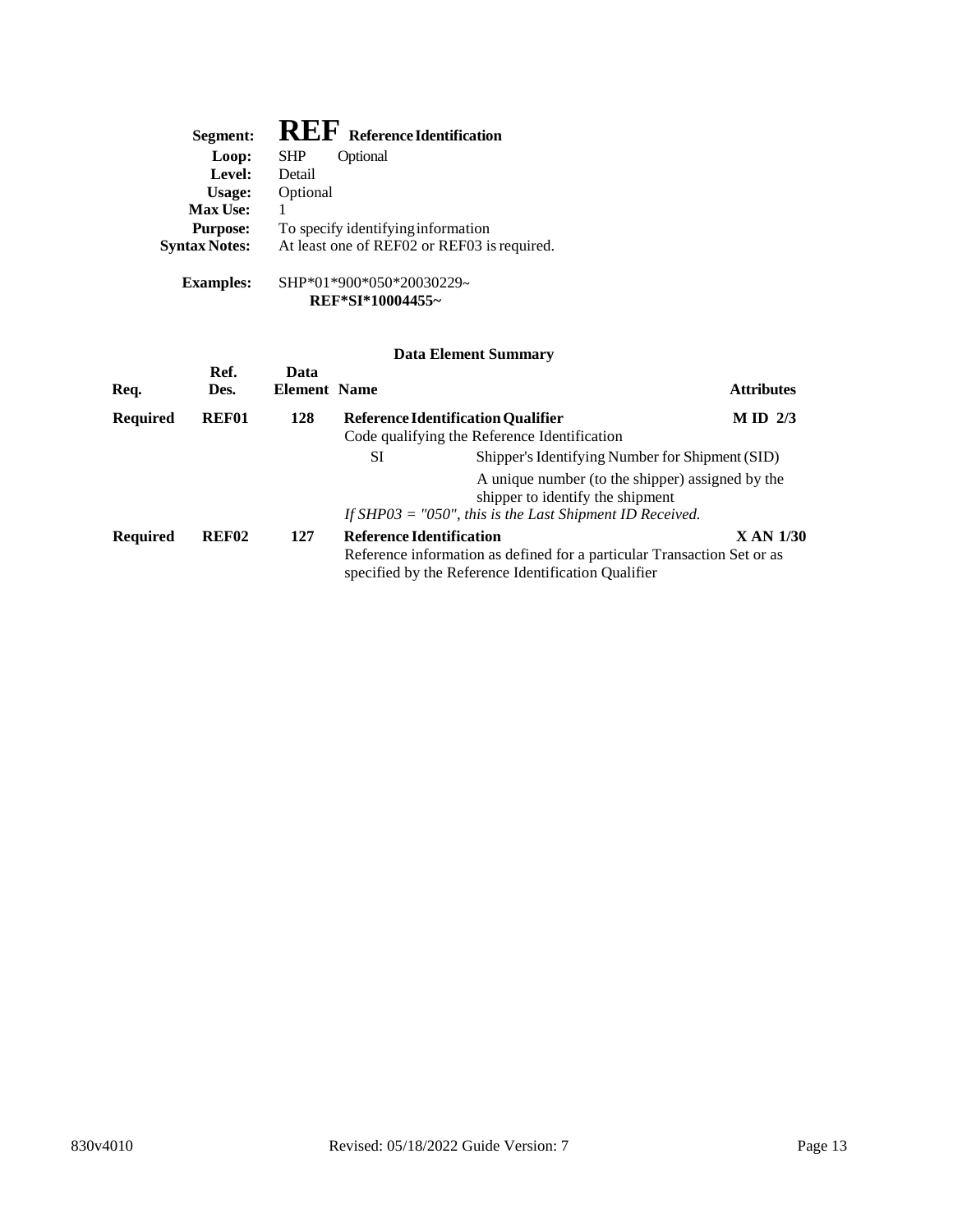|          | Segment:         |                                                                        | <b>CTT</b> Transaction Totals                                                    |                   |  |  |
|----------|------------------|------------------------------------------------------------------------|----------------------------------------------------------------------------------|-------------------|--|--|
|          | Loop:            |                                                                        |                                                                                  |                   |  |  |
|          | Level:           | Summary                                                                |                                                                                  |                   |  |  |
|          | Usage:           | Optional                                                               |                                                                                  |                   |  |  |
|          | <b>Max Use:</b>  | 1                                                                      |                                                                                  |                   |  |  |
|          | <b>Purpose:</b>  | To transmit a hash total for a specific element in the transaction set |                                                                                  |                   |  |  |
|          | <b>Examples:</b> | $CTT*6*162055-$                                                        |                                                                                  |                   |  |  |
|          |                  |                                                                        | <b>Data Element Summary</b>                                                      |                   |  |  |
|          | Ref.             | Data                                                                   |                                                                                  |                   |  |  |
| Req.     | Des.             | <b>Element</b> Name                                                    |                                                                                  | <b>Attributes</b> |  |  |
| Required | CTT01            | 354                                                                    | <b>Number of Line Items</b><br>Total number of line items in the transaction set | <b>M N0 1/6</b>   |  |  |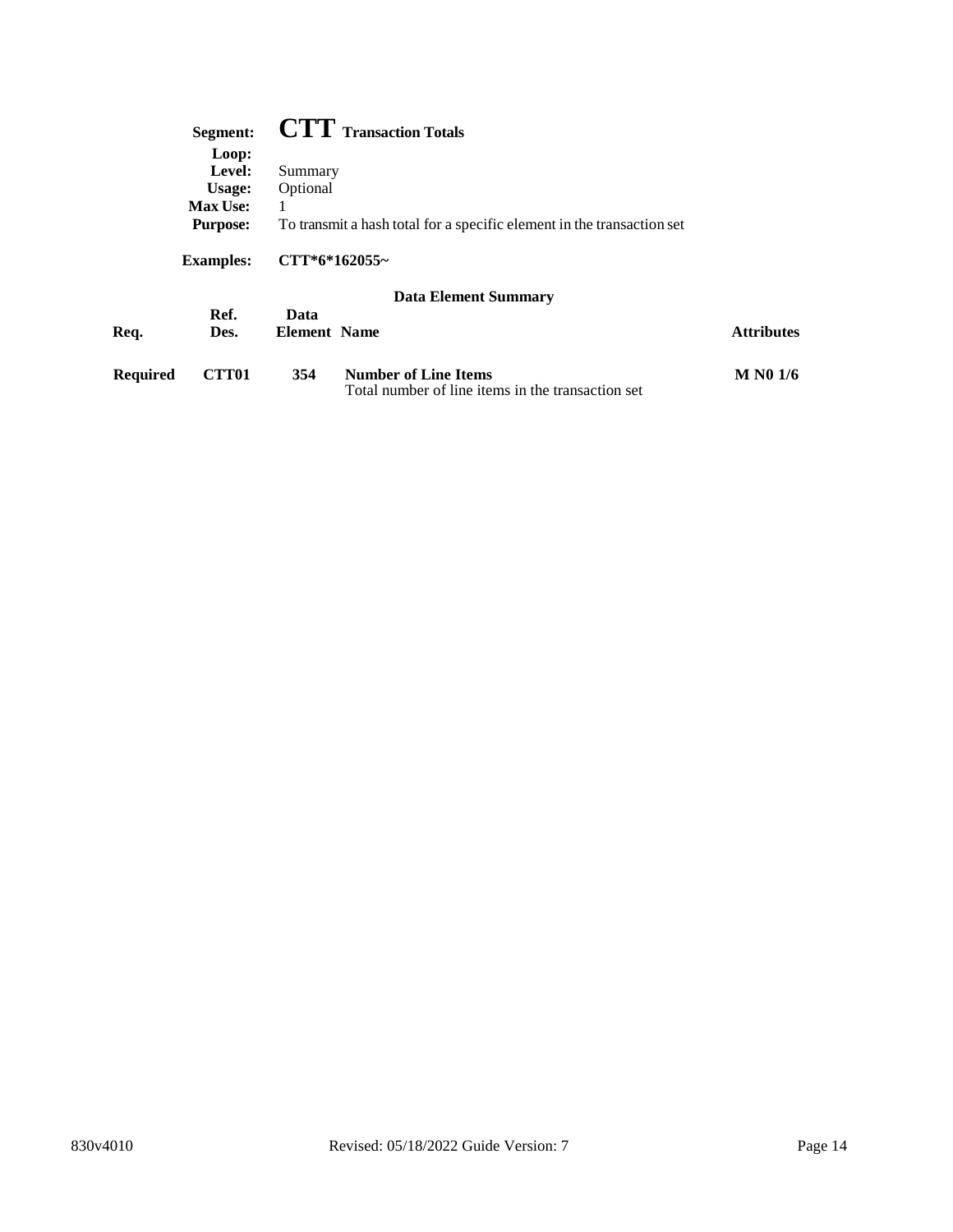| Segment:        | $\mathbf{SE}\:$ Transaction Set Trailer                                                                                                                 |
|-----------------|---------------------------------------------------------------------------------------------------------------------------------------------------------|
| Loop:           |                                                                                                                                                         |
| Level:          | Summary                                                                                                                                                 |
| Usage:          | Mandatory                                                                                                                                               |
| <b>Max Use:</b> |                                                                                                                                                         |
| <b>Purpose:</b> | To indicate the end of the transaction set and provide the count of the transmitted<br>segments (including the beginning (ST) and ending (SE) segments) |

**Examples: SE\*24\*56781~**

| Ref.<br>Des. | Data |                                                                            | <b>Attributes</b>   |
|--------------|------|----------------------------------------------------------------------------|---------------------|
| <b>SE01</b>  | 96   | <b>Number of Included Segments</b>                                         | M N0 1/10           |
|              |      | Total number of segments included in a transaction set including ST and SE |                     |
|              |      | segments                                                                   |                     |
| <b>SE02</b>  | 329  | <b>Transaction Set Control Number</b>                                      | <b>MAN 4/9</b>      |
|              |      | Identifying control number that must be unique within the transaction set  |                     |
|              |      | functional group assigned by the originator for a transaction              |                     |
|              |      |                                                                            | <b>Element Name</b> |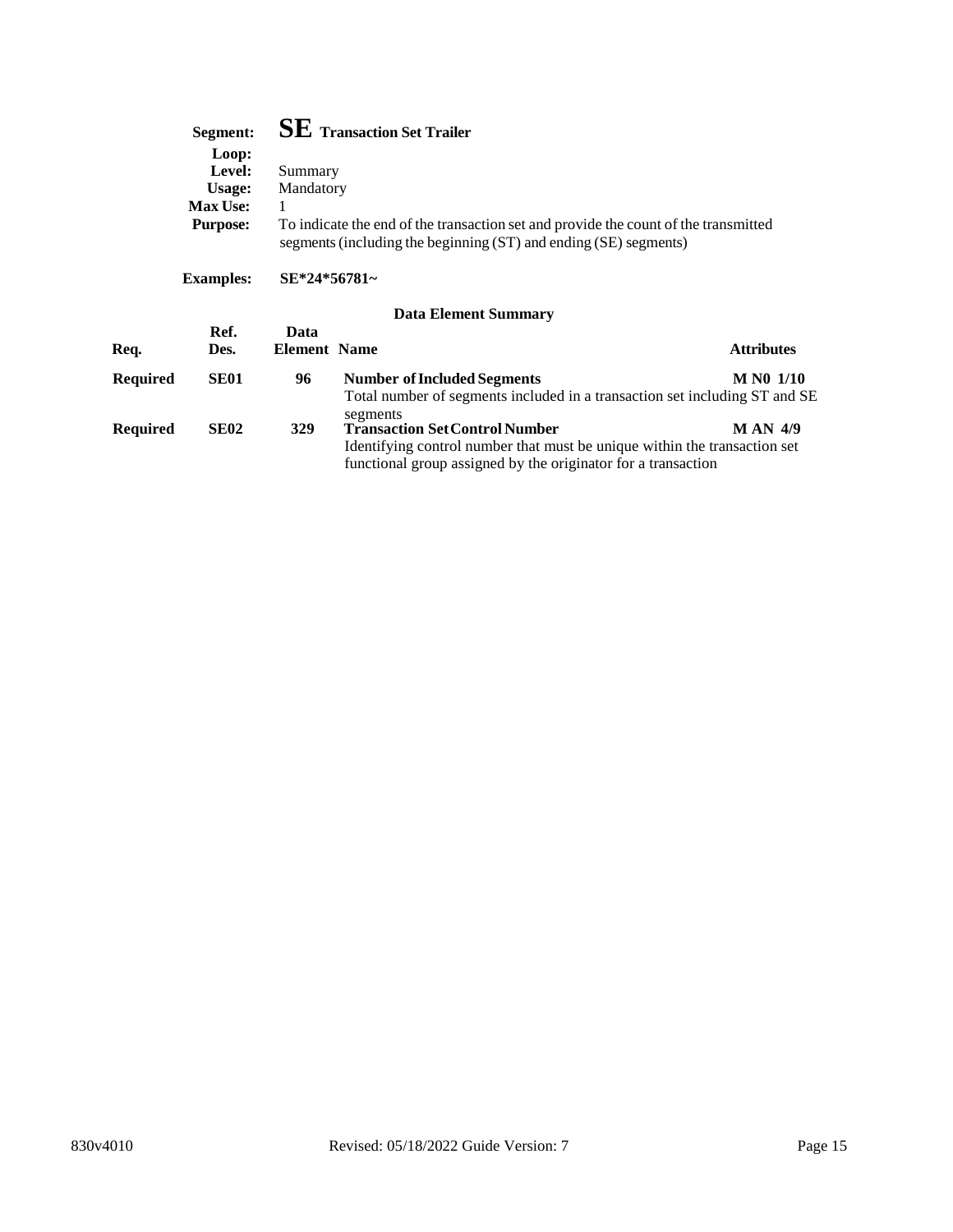Example

**ST\*830\*13579~ BFR\*00\*\*20200710-001\*DL\*A\*20200710\*20201001\*20200710~ N1\*SU\*ABC CORPORATION\*92\*800001~ N1\*ST\*LACKS TRIM SYSTEMS – Kraft Assembly\*92\*1020~ PER\*IC\*JOHN SMITH\*TE\*616-949-6570\* LIN\*\*BP\*NI1040498\*PO\*SS2044\*EC\*~ UIT\*EA~ REF\*DK\*DOCK1~ ATH\*FI\*20200710\*38774\*\*20200101~ ATH\*MT\*20200915\*3822\*\*20201001~ ATH\*PQ\*20200212\*2000\*\*20201001~ FST\*1000\*C\*D\*20200720~ FST\*2300\*D\*W\*20200728~ FST\*2100\*D\*W\*20200811~ FST\*4200\*D\*M\*20200901~ SHP\*01\*900\*050\*20200429~ REF\*SI\*10004455~ SHP\*02\*30523\*051\*20200221\*\*20200430~ LIN\*\*BP\*93735-ZH40A\*PO\*SS2044\*EC\*~ UIT\*EA~ ATH\*FI\*20200710\*45\*\*20200101~ ATH\*MT\*20200915\*555\*\*20201001~ ATH\*PQ\*20200212\*20\*\*20201001~ FST\*1000\*C\*D\*20200720~ FST\*2000\*D\*W\*20200814~ FST\*4000\*D\*M\*20200901~ SHP\*01\*15\*050\*20200429~ REF\*SI\*10004455~ SHP\*02\*90\*051\*20200221\*\*20200430~ CTT\*2\*162055~ SE\*32\*13579~**